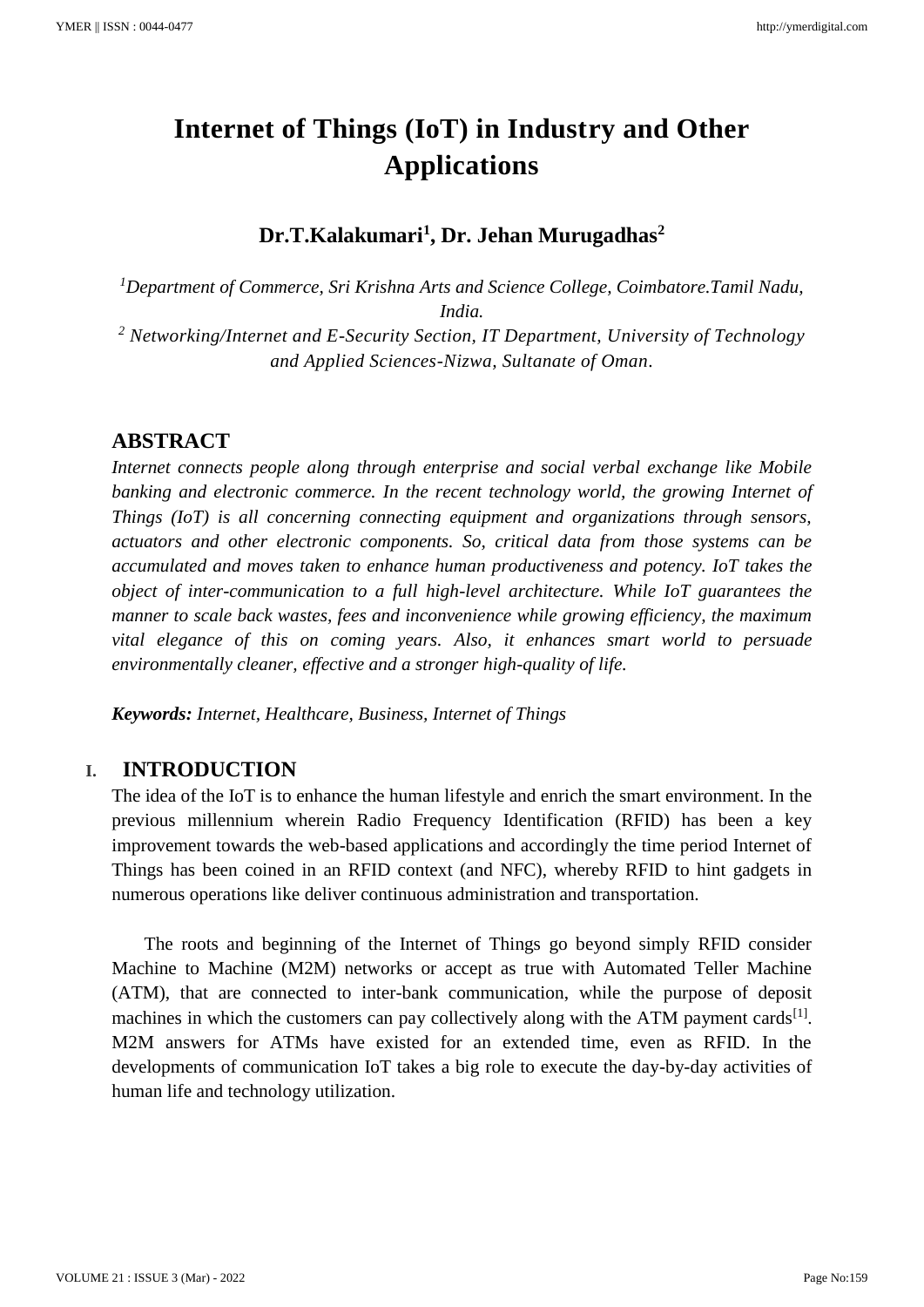#### **1.1 RFID ROLES IN THE TECHNOLOGY**

In the nineties, technology like RFID, sensors and a couple of wireless improvements caused many programs inside the connecting of devices and "things". Most of the real-time implementations of RFID utilized in transports, storage spaces and supply chain management system. Gradually, the utilization of RFID became popular in regions beyond transportation and supply chain management with user flexibility, managements (from pets to human beings), automated toll gates entry to manage and security, traffic monitoring and retail management<sup>[2]</sup>.

#### **1.2 IMPROVEMENTS OF RFID TRANSFORMATION INTO M2M TO IOT**

The chances of labeling, monitoring, communication and learning in the digital environment is very important. Learning and identification of data from objects to convert into meaningful result with decision making is called Internet of Things. With the implementation of IoT noticed that RFID and M2M improved and changes in the digital environment [3]. It provides higher level benefits to connect the objects such as linked home appliances and it provides the alert messages to process the higher levels.

IoT connects all devices such as home appliances, software applications, electronics devices and other devices through facilitating in transformation of data. It's entered a greater number of industries with the help of connected transport vehicles, smart home appliances, smart hospitals and smarter industries  $[4]$ . When the physical world is connected with the virtual world, the components will flip smarter and makes the results completely computerized. All through a smart home, you'll activate the cooler machine control the lights, bake the micro ovan or permits to open up your doors for the well-wishers or close relatives by way of just using your mobile phones.

## **II APPLICATION OF IOT IN MOBILE:**

Internet of Things provides full duplex connectivity by easily controlling any smart devices with help of electronics components to enable transfer and receive the real time information. The database of the system and the observation components such as sensors are connected through wireless networks such as LAN, GPRS, GPS and Low Power  $WAN$ <sup>[5]</sup>.

• IoT applications are bring more business opportunities by development of the business models and quality of services.

• It improves the product application by monitoring system by sensors and taking predefined administration for continuous access.

• IoT enabled products can easily monitor with cameras and sensors to maintain the machines to overcome physical threats.

• It increases business development by giving training to employees and improve their work quality and avoid skill distraction to develop business productivity.

• By improvement of the business module, product utilization, machinery monitoring, human training services and IoT applications helps to reduce processing cost of the production.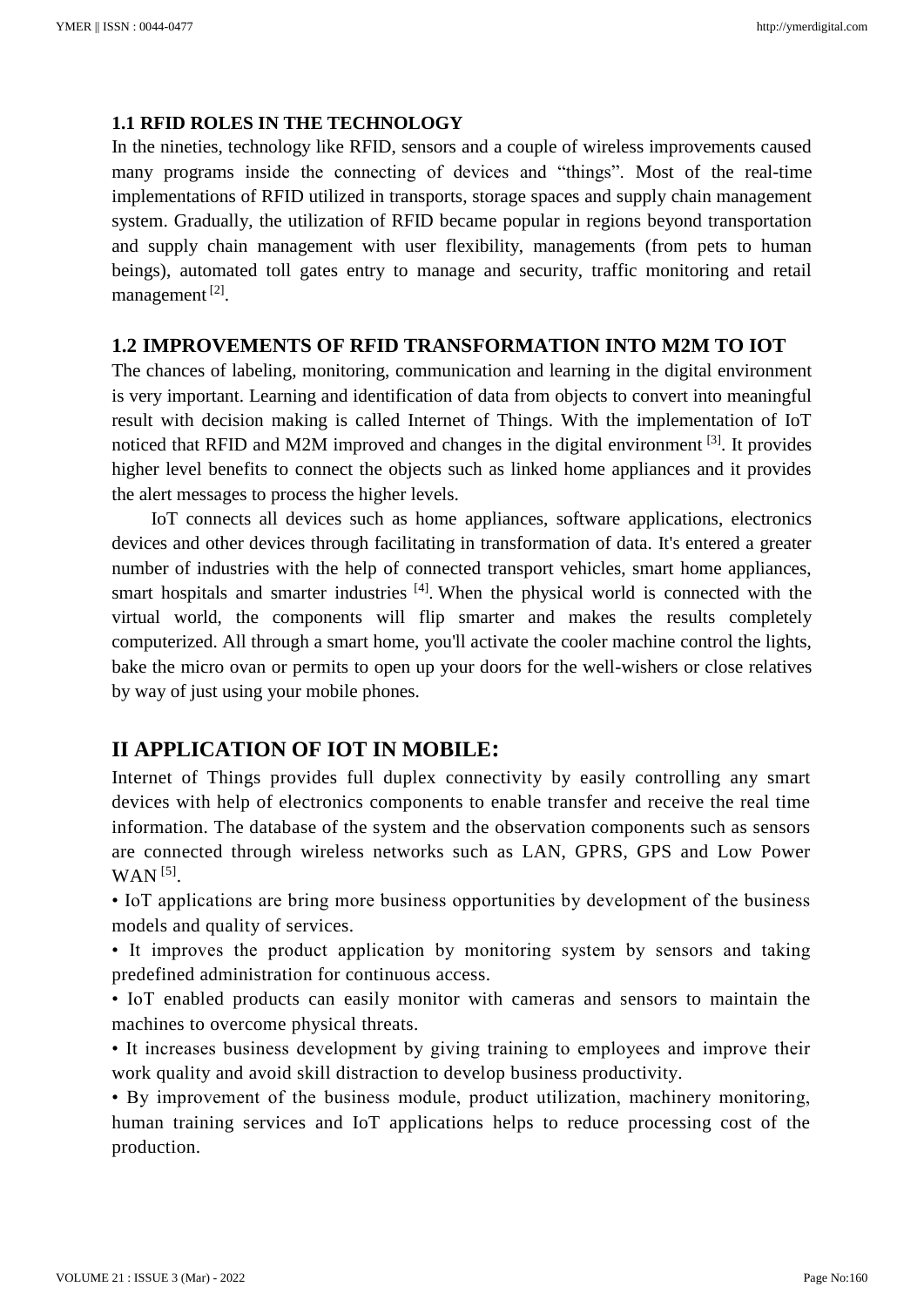# **III APPLICATIONS OF IOT IN HUMAN LIFE AND BUSINESSES**

- 1. **Logistics:** IoT applications are used in the transformation of products to monitor the distance between the vehicle and the warehouse. Since Global Positioning System (GPS) is used to map transport routes and IoT applications to provide a correct level of accuracy in identifying the distances.
- 2. **Maintenance:** IoT enabled devices are used in machinery maintenance because it can be monitor the product and troubleshoot the system in case of failure of the systems. It can identify the problems and produce warning message to take care of the machines.
- 3. **Traffic monitoring:** The IoT applications can monitor the real-time pedestrian movements and customer demands in stores. It is used to customize the shopping methods by development of the business models. It also can predict the customer expectation, interests and customer preferences to select the items and enable the organization to create the customer honesty.

#### 4. **Role of IoT in Smart Companies**

The IoT based mobile applications are helps to increase productivity, reduces the complexity of business processes, provides protection and safety measures to protect the components.

IoT enabled devices are helping the way for the collection of executable data and managing organisations with detailed analysis of the customer behaviour. Also, leads the employees with their work and provides assist to improve the business. Organizations are getting benefits from the IoT as follows:

- Reducing processing expenses
- Increasing Production
- Exploring the opportunity to adapt new platforms and developments

IoT can be implemented in the small and big organizations as the implementations are flexible to adapt with the operational platforms. Organizations can perform with qualified shipping, monitoring and care with patients by remotely. Also, IoT adaptions with the business are helpful to develop the execution and more revenue developments.

Smart companies in the business field utilizing IoT architectures to develop their small and high level process development. IoT applications can expose deficiencies and produce data for modifications, permitting to reduce the development expenses, increase work durations, and short cut the workloads so that business execution produce high benefits to the organization and society.

## **IV. IOT IN HEALTHCARE**

IoT connected medical components have developed to monitor from distance place caring by remote attention. So, the patients monitored by smart devices and providing the platform to the patients safely and healthily. Also, giving additional care to the patients by the remote monitoring physicians with enriched care. It increasing the patient's attention and mind acceptance as communication with health care team to get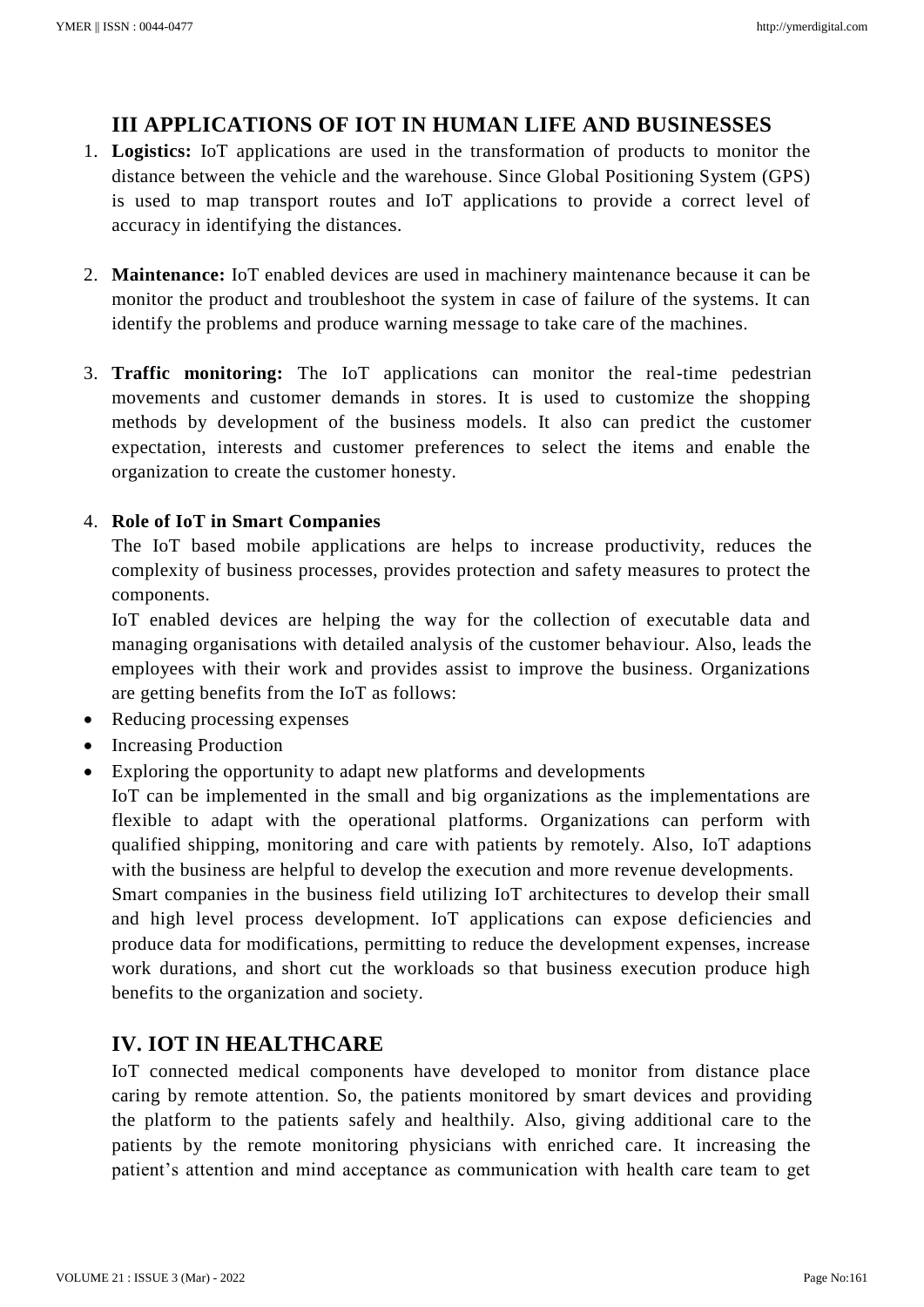better doctor advice with reduced expenses<sup>[6]</sup>. IoT provides the opportunity to the patients to receive helps through remote healthcare monitoring team and to avoid admission in the hospital.

Also, it helps in a major impact on reducing attention prices considerably and rising treatment outcomes.

IoT has improved the people's lifestyle, especially aged patients, by facilitating to provide continuous health monitoring. This includes a major impact on individuals living alone and their family members. If any disturbance or changes within the regular activities of someone, alert mechanism sends signals to relations and anxious health suppliers.

IoT based smart wearable watches such as smart bands monitoring the people health condition and connected with healthcare centers. The wearable smart devices measure the human health condition such as pressure level and glucose levels at your fingertips. It provides to care the patients and helps them to get emergency help from the health care team by remotely. If the patient's condition is in the abnormal level, then the smart devices automatically send the alert message to doctors with appointments.

**IoT for Physicians**: With the help of wearables smart devices and additional residential medical care devices connected with IoT, healh care team members will follow the patients with effective care. If the patient health condition is in abnormal condition, the medical team provide the emergency care and attention to secure the patient. IoT enabled devices will provide the effective suggestions to the medical team members and the patient will get the high-level treatment to overcome the life risks.

**IoT for Hospitals:** Apart from observation patients' health, several alternative areas of the hospitals receive benefit from IoT devices. Medical devices are labelled with sensors and used for trailing real time location of medical instrumentation such as defibrillators, nebulizers, wheelchairs, chemical element pumps and alternative observation instrumentation.

Also, uncontrollable infections may affect the patients in hospitals. IoT equipped qualified devices protect the patients from infections. IoT enabled medical devices continuously gives additional management such as medical care center control and social care.

## **V. IOT FOR INSURANCE CORPORATIONS:**

Health insurance corporations also enabled with IoT supportive devices. Insurance corporations will identify the patient's conditions through remote health monitoring medical care devices and process of the claim policies [7]. This knowledge can modify them to notice fraud claims and determine prospects for underwriting. IoT enabled insurance supportive devices produce the clear decision between insurers and customers. It helps to complete the insurance related process with falsely and effectively.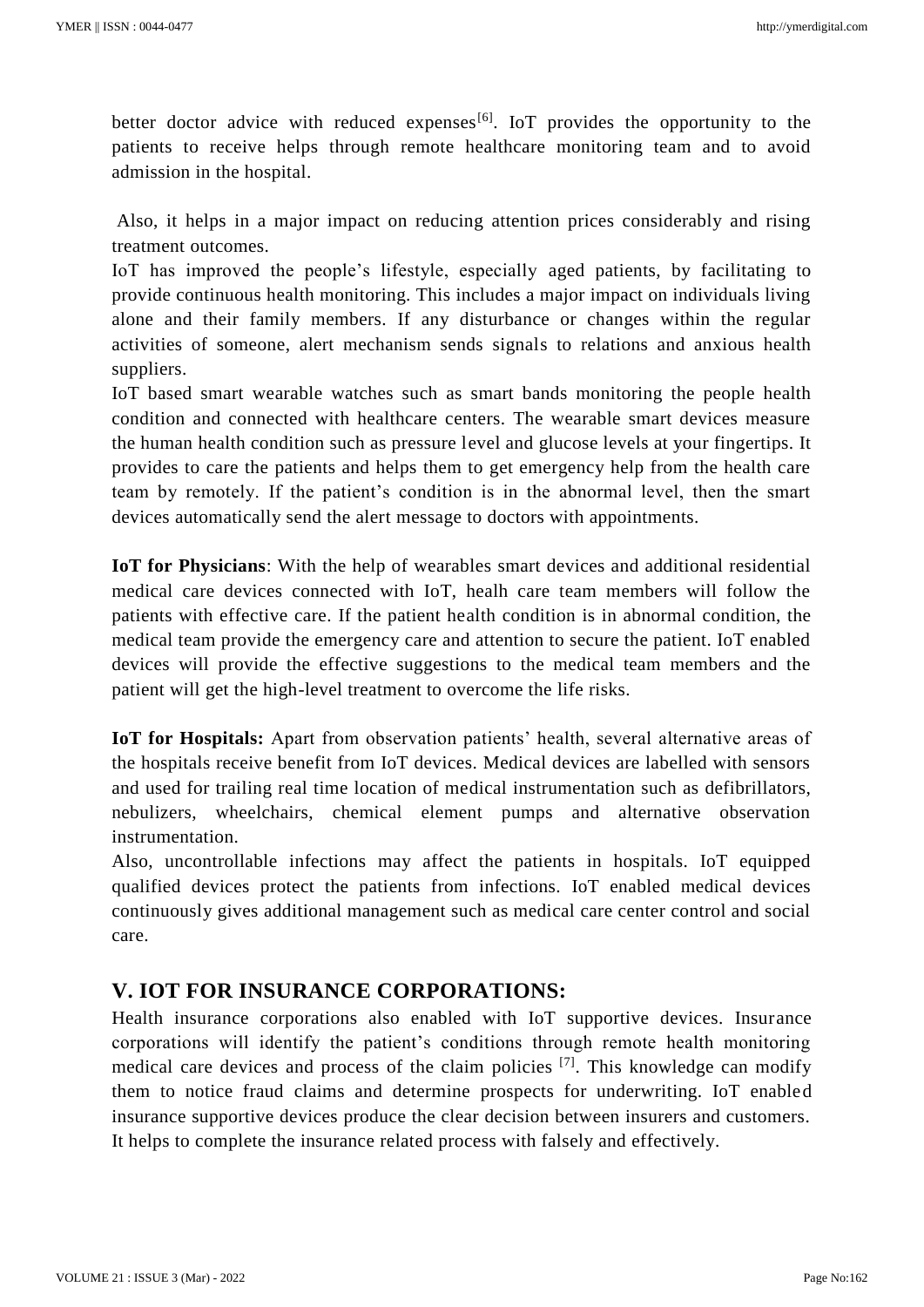## **VI. IOT AND SMART SECURITY**

This can be used as a simple method smart locks to improve physical security on plant door, to higher internal management, monitoring, and improve asset safety [8]. Apart from the use of IoT to improve the business process in the organizations and develop the security smart procedures. The company infrastructure can control by smart digital scanner cards, smart mobile tools, and smart system developments. Also, IoT helps to the business and companies to identify the system threats and cyber security challenges [9]. It avoids the business breakdown and continues the business with timely developments. IoT based applications analysis, identifies risk factors of the system and provides security to the businesses.

#### **VII CONCLUSION**

The digital era revolutionized human society throughout the last century. This paper provides insights into the current state of Internet of things research and applications. This research work described various IoT applications and utilizations in business. It shows a useful reference source for academics and practitioners. Also, this study contributes to showcase the uses of IoT in the real-life environments and development.

#### **VIII. ACKNOWLEDGEMENT**

The author thanks the Management, CEO and Principal of Sri Krishna Arts and Science College for providing opportunities, resources and support for carrying out this research work and for the research activities. The second author is extents the gratitude to the University of Technology and Applied Sciences-Nizwa for the continuous support and encouragement to publish this research work.

#### *REFERENCES*

- [1] Bilal ghazal and Khaled Al-khatib, "Smart Home Automation System for Elderly, and Handicapped People using XBee", *Inter., Journal of Smart Home, Vol: 9,* No: 4 http://dx.doi.org/10.14257/ijsh.2015.9.4.21 , pp. 203-210, 2015.
- [2] B. Shireesha, Mushkinbi Eruri, "Home Appliances Controlling using Raspberry Pi on Webpage", *International Journal for Modern Trends in Science and Technology, Vol. 02*, Issue 11, 2016, pp. 140-142.
- [3] M. Attaran. "Critical success factors and challenges of implementing RFID in supply chain management", *Journal of Supply Chain and Operations Management. Vol: 10*, Issue: 1, 2012, Page No.114-167.
- [4] A. Bosche, D. Crawford, D. Jackson, M. Schallehn& P. Smith, *"How providers can succeed in the Internet of Things", Bain and Company*, 2016
- [5] ElShafee. A, and Hamed. K, "Design and Implementation of a WI-FI based Home Automation System", World academy of science, Engineering and Technology, August-2012, Vol: 6, Page No.1852-1858.
- [6] Krishan Kumar Goyal, Amit Garg, Ankur Rastogi, Saurabh Singhal "A Literature Survey on Internet of Things (IoT)", Int. J. Advanced Networking and Applications (2018), Vol. 09 Issue: 06 Pages: 3663-3668 ISSN: 0975-0290.